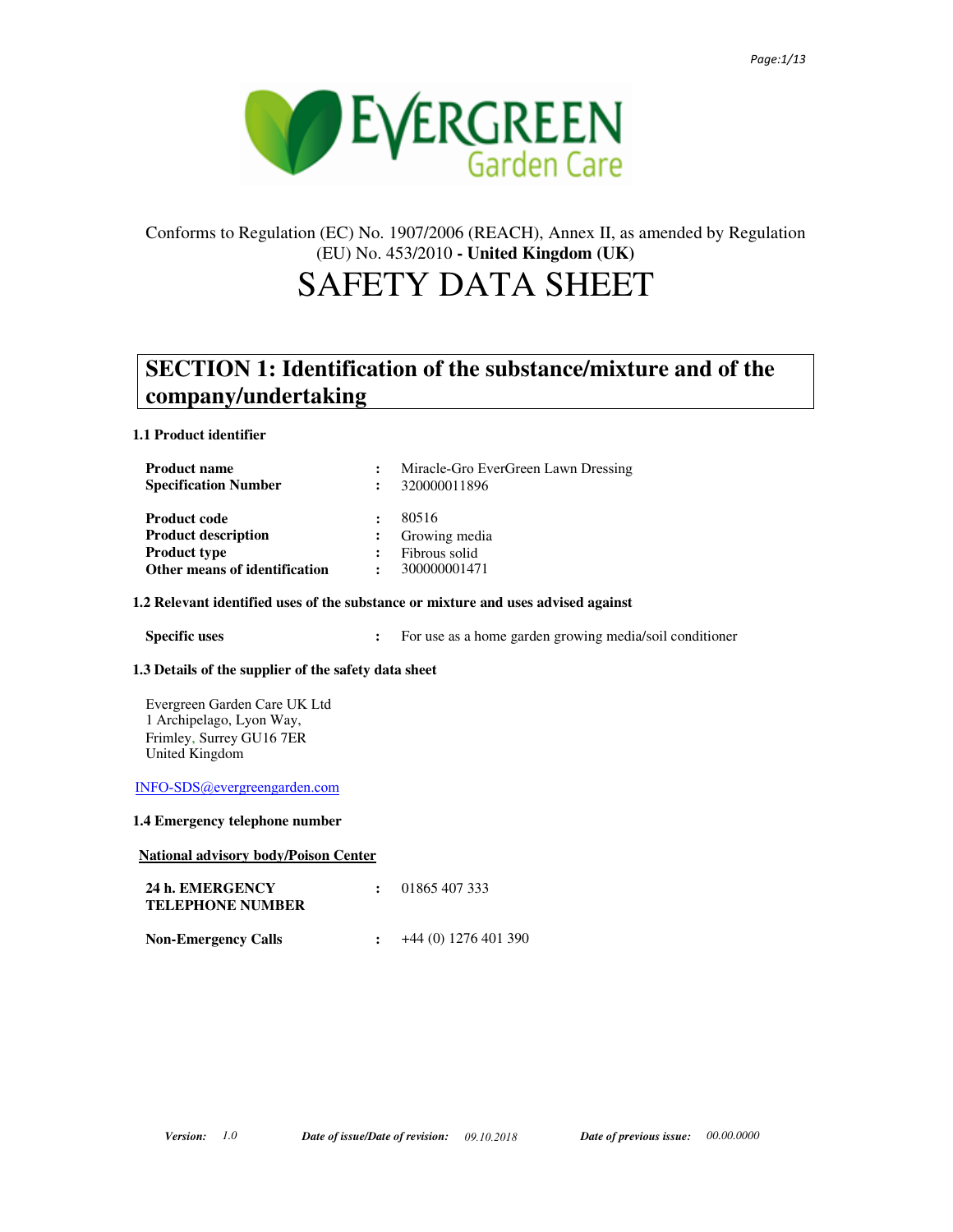## *Miracle-Gro EverGreen Lawn Dressing Page:2/13*

# **SECTION 2: Hazards identification**

### **2.1 Classification of the substance or mixture**

**Product definition : Mixture :** 

## **Classification according to Regulation (EC) No. 1272/2008 [CLP/GHS]**

Not classified.

The product is not classified as hazardous according to Regulation (EC) 1272/2008 as amended.

See Section 16 for the full text of the H statements declared above. See Section 11 for more detailed information on health effects and symptoms.

### **2.2 Label elements**

| <b>Signal word</b><br><b>Hazard statements</b>                                                                                                        | $\ddot{\cdot}$<br>$\ddot{\cdot}$ | No signal word.<br>No known significant effects or critical hazards.                                                                           |
|-------------------------------------------------------------------------------------------------------------------------------------------------------|----------------------------------|------------------------------------------------------------------------------------------------------------------------------------------------|
| <b>Precautionary statements</b>                                                                                                                       |                                  |                                                                                                                                                |
| <b>General</b>                                                                                                                                        | $\ddot{\cdot}$                   | P101 If medical advice is needed: Have product container or label at<br>hand.<br>P103 Read label before use.                                   |
| <b>Prevention</b>                                                                                                                                     | $\ddot{\cdot}$                   | Not applicable.                                                                                                                                |
| <b>Response</b>                                                                                                                                       | $\ddot{\cdot}$                   | Not applicable.                                                                                                                                |
| <b>Storage</b>                                                                                                                                        | $\ddot{\cdot}$                   | P234 Keep only in original container.                                                                                                          |
| <b>Disposal</b>                                                                                                                                       | $\ddot{\cdot}$                   | P501 Dispose of contents and container in accordance with all local,<br>regional, national and international regulations.                      |
| <b>Supplemental label elements</b>                                                                                                                    | $\ddot{\cdot}$                   | P261 Avoid breathing dust.<br>P264 Wash hands thoroughly after handling.<br>P280 Wear protective gloves.<br>Use only in well-ventilated areas. |
| <b>Annex XVII - Restrictions on the</b><br>manufacture, placing on the<br>market and use of certain<br>dangerous substances, mixtures<br>and articles | $\ddot{\cdot}$                   | Not applicable.                                                                                                                                |
| <b>Special packaging requirements</b>                                                                                                                 |                                  |                                                                                                                                                |
| <b>Containers to be fitted with</b><br>child-resistant fastenings                                                                                     | $\ddot{\cdot}$                   | Not applicable.                                                                                                                                |
| <b>Tactile warning of danger</b>                                                                                                                      | $\ddot{\cdot}$                   | Not applicable.                                                                                                                                |
| 2.3 Other hazards                                                                                                                                     |                                  |                                                                                                                                                |
| Substance meets the criteria for<br><b>PBT</b> according to Regulation<br>(EC) No. 1907/2006, Annex XIII                                              | $\ddot{\cdot}$                   | Not applicable.                                                                                                                                |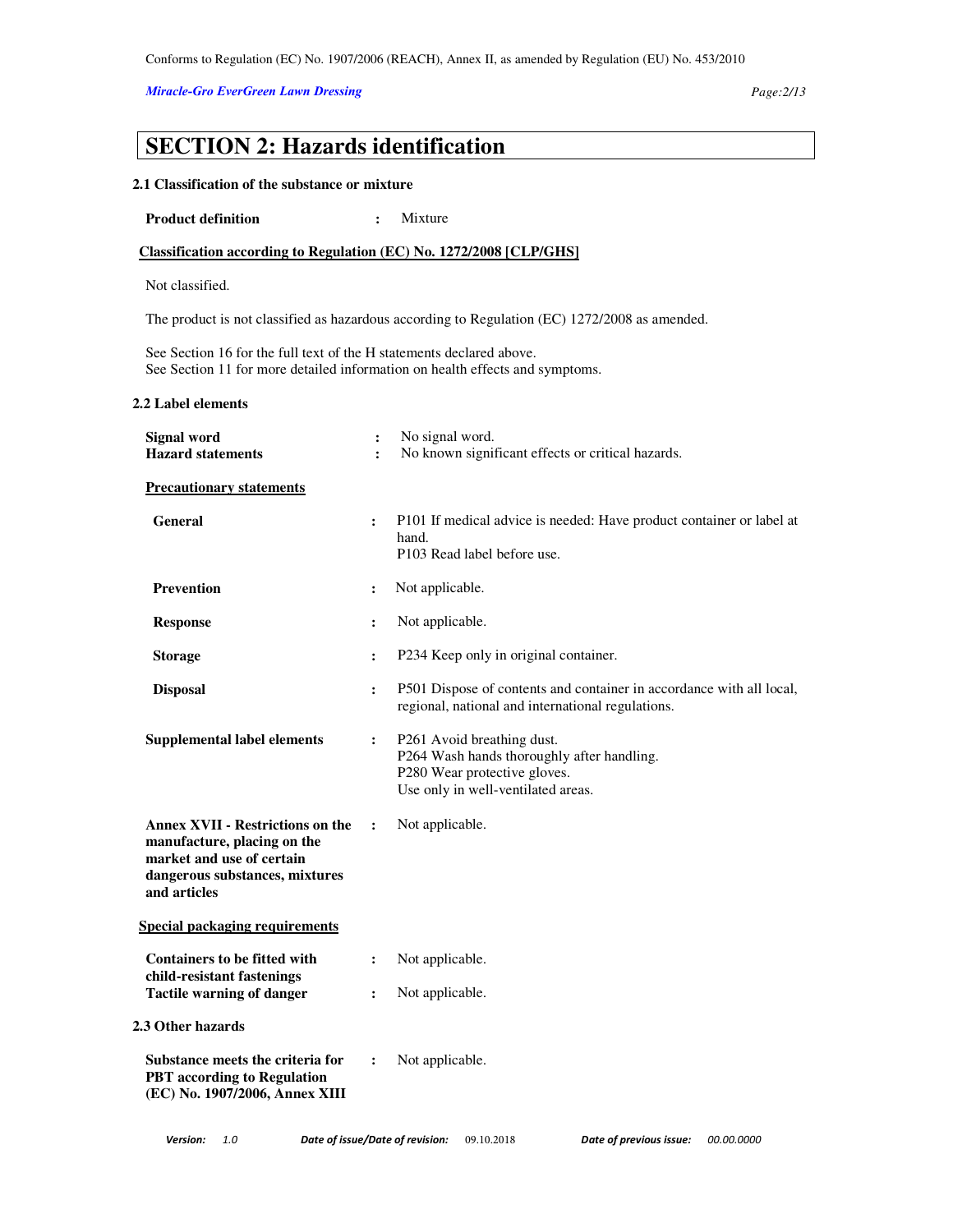| <b>Substance meets the criteria for :</b> Not applicable. |                          |
|-----------------------------------------------------------|--------------------------|
| vPvB according to Regulation                              |                          |
| (EC) No. 1907/2006, Annex XIII                            |                          |
| Other hazards which do not                                | $\therefore$ None known. |
| result in classification                                  |                          |

# **SECTION 3: Composition/information on ingredients**

### **3.2 Mixtures :** Mixture

There are no ingredients present which, within the current knowledge of the supplier and in the concentrations applicable, are classified as hazardous to health or the environment, are PBTs, vPvBs or Substances of equivalent concern, or have been assigned a workplace exposure limit and hence require reporting in this section.

**Occupational exposure limits, if available, are listed in Section 8.** 

# **SECTION 4: First aid measures**

### **4.1 Description of first aid measures**

 **Potential acute health effects** 

| Eve contact                       | :                    | Immediately flush eyes with plenty of water, occasionally lifting the<br>upper and lower eyelids. Check for and remove any contact lenses.<br>Get medical attention if irritation occurs.                                                                       |
|-----------------------------------|----------------------|-----------------------------------------------------------------------------------------------------------------------------------------------------------------------------------------------------------------------------------------------------------------|
| <b>Inhalation</b>                 | $\ddot{\phantom{a}}$ | Remove victim to fresh air and keep at rest in a position comfortable<br>for breathing. Get medical attention if symptoms occur.                                                                                                                                |
| <b>Skin contact</b>               | ፡                    | Flush contaminated skin with plenty of water. Remove contaminated<br>clothing and shoes. Get medical attention if symptoms occur.                                                                                                                               |
| Ingestion                         | :                    | Wash out mouth with water. If material has been swallowed and the<br>exposed person is conscious, give small quantities of water to drink.<br>Do not induce vomiting unless directed to do so by medical<br>personnel. Get medical attention if symptoms occur. |
| <b>Protection of first-aiders</b> | ٠                    | No action shall be taken involving any personal risk or without<br>suitable training.                                                                                                                                                                           |

**4.2 Most important symptoms and effects, both acute and delayed** 

| Eve contact<br><b>Inhalation</b><br>Skin contact<br><b>Ingestion</b> | No known significant effects or critical hazards.<br>$\ddot{\cdot}$<br>No known significant effects or critical hazards.<br>$\ddot{\cdot}$<br>No known significant effects or critical hazards.<br>$\ddot{\cdot}$<br>No known significant effects or critical hazards.<br>$\ddot{\cdot}$ |            |
|----------------------------------------------------------------------|------------------------------------------------------------------------------------------------------------------------------------------------------------------------------------------------------------------------------------------------------------------------------------------|------------|
| Over-exposure signs/symptoms                                         |                                                                                                                                                                                                                                                                                          |            |
| Eve contact                                                          | No specific data.<br>$\ddot{\cdot}$                                                                                                                                                                                                                                                      |            |
| <b>Inhalation</b>                                                    | No specific data.<br>$\ddot{\cdot}$                                                                                                                                                                                                                                                      |            |
| <b>Skin contact</b>                                                  | No specific data.<br>$\ddot{\phantom{a}}$                                                                                                                                                                                                                                                |            |
| <b>Ingestion</b>                                                     | No specific data.<br>$\ddot{\cdot}$                                                                                                                                                                                                                                                      |            |
| <b>Version:</b><br>1.0                                               | Date of issue/Date of revision:<br>Date of previous issue:<br>09.10.2018                                                                                                                                                                                                                 | 00.00.0000 |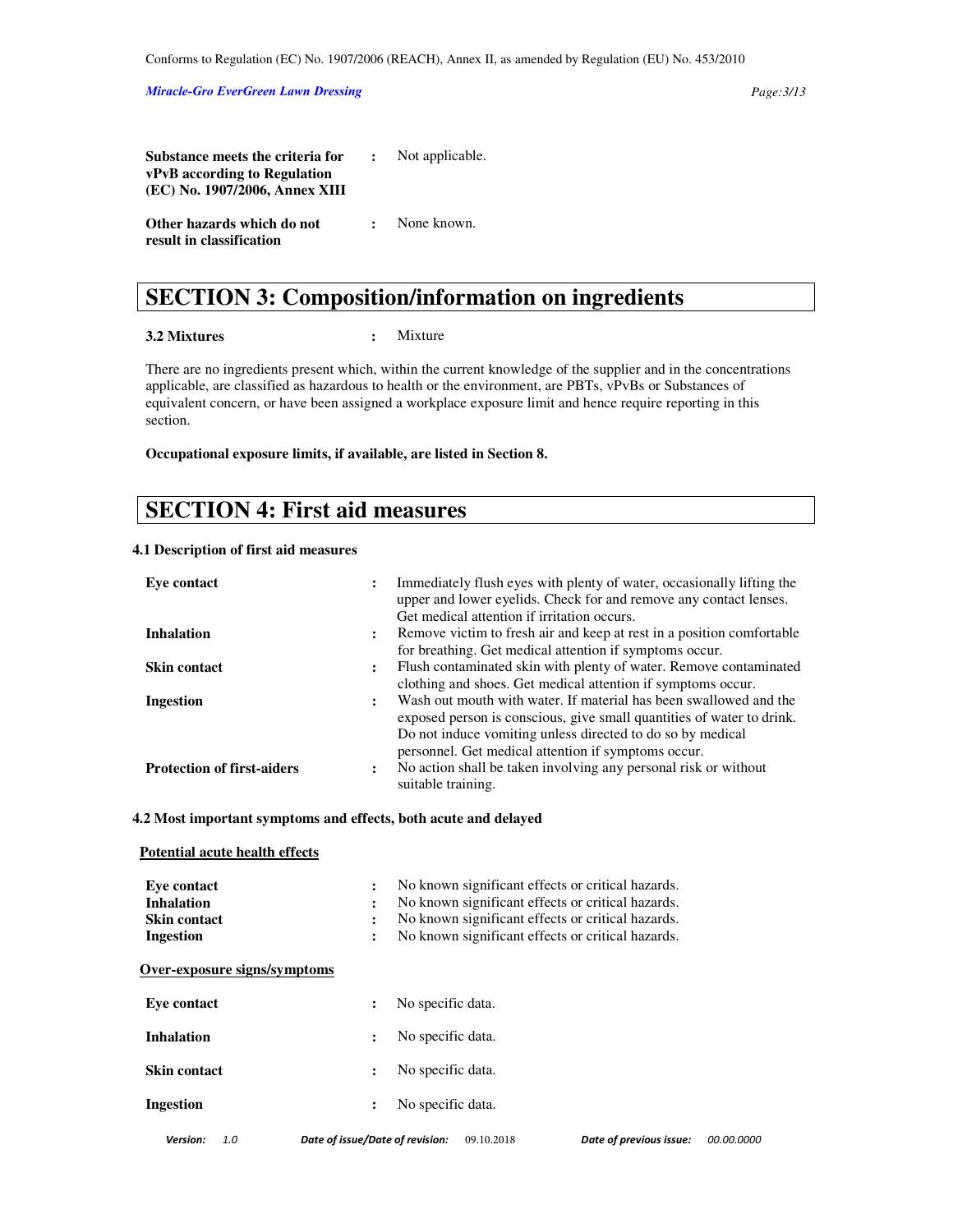### **4.3 Indication of any immediate medical attention and special treatment needed**

| Notes to physician         | Treat symptomatically. Contact poison treatment specialist     |
|----------------------------|----------------------------------------------------------------|
|                            | immediately if large quantities have been ingested or inhaled. |
| <b>Specific treatments</b> | No specific treatment.                                         |

# **SECTION 5: Firefighting measures**

### **5.1 Extinguishing media**

| Suitable extinguishing media<br>Unsuitable extinguishing media | $\ddot{\cdot}$<br>$\ddot{\cdot}$ | Use an extinguishing agent suitable for the surrounding fire.<br>None known.                                                                                                                                                                                                                                                                                            |
|----------------------------------------------------------------|----------------------------------|-------------------------------------------------------------------------------------------------------------------------------------------------------------------------------------------------------------------------------------------------------------------------------------------------------------------------------------------------------------------------|
| 5.2 Special hazards arising from the substance or mixture      |                                  |                                                                                                                                                                                                                                                                                                                                                                         |
| Hazards from the substance or<br>mixture                       | $\ddot{\cdot}$                   | No specific fire or explosion hazard.                                                                                                                                                                                                                                                                                                                                   |
| <b>Hazardous thermal</b><br>decomposition products             |                                  | No specific data.                                                                                                                                                                                                                                                                                                                                                       |
| 5.3 Advice for firefighters                                    |                                  |                                                                                                                                                                                                                                                                                                                                                                         |
| Special protective actions for<br>fire-fighters                | $\ddot{\phantom{a}}$             | Promptly isolate the scene by removing all persons from the vicinity<br>of the incident if there is a fire. No action shall be taken involving<br>any personal risk or without suitable training.                                                                                                                                                                       |
| Special protective equipment for<br>fire-fighters              | $\ddot{\phantom{a}}$             | Fire-fighters should wear appropriate protective equipment and self-<br>contained breathing apparatus (SCBA) with a full face-piece<br>operated in positive pressure mode. Clothing for fire-fighters<br>(including helmets, protective boots and gloves) conforming to<br>European standard EN 469 will provide a basic level of protection for<br>chemical incidents. |
| <b>Additional information</b>                                  |                                  | Not available.                                                                                                                                                                                                                                                                                                                                                          |

# **SECTION 6: Accidental release measures**

**6.1 Personal precautions, protective equipment and emergency procedures** 

| For non-emergency personnel<br>For emergency responders | :<br>፡ | No action shall be taken involving any personal risk or without<br>suitable training. Evacuate surrounding areas. Keep unnecessary and<br>unprotected personnel from entering. Do not touch or walk through<br>spilled material. Put on appropriate personal protective equipment.<br>If specialised clothing is required to deal with the spillage, take note<br>of any information in Section 8 on suitable and unsuitable materials. |
|---------------------------------------------------------|--------|-----------------------------------------------------------------------------------------------------------------------------------------------------------------------------------------------------------------------------------------------------------------------------------------------------------------------------------------------------------------------------------------------------------------------------------------|
| <b>6.2 Environmental precautions</b>                    | :      | See also the information in "For non-emergency personnel".<br>Avoid dispersal of spilled material and runoff and contact with soil,<br>waterways, drains and sewers. Inform the relevant authorities if the<br>product has caused environmental pollution (sewers, waterways, soil<br>or air).                                                                                                                                          |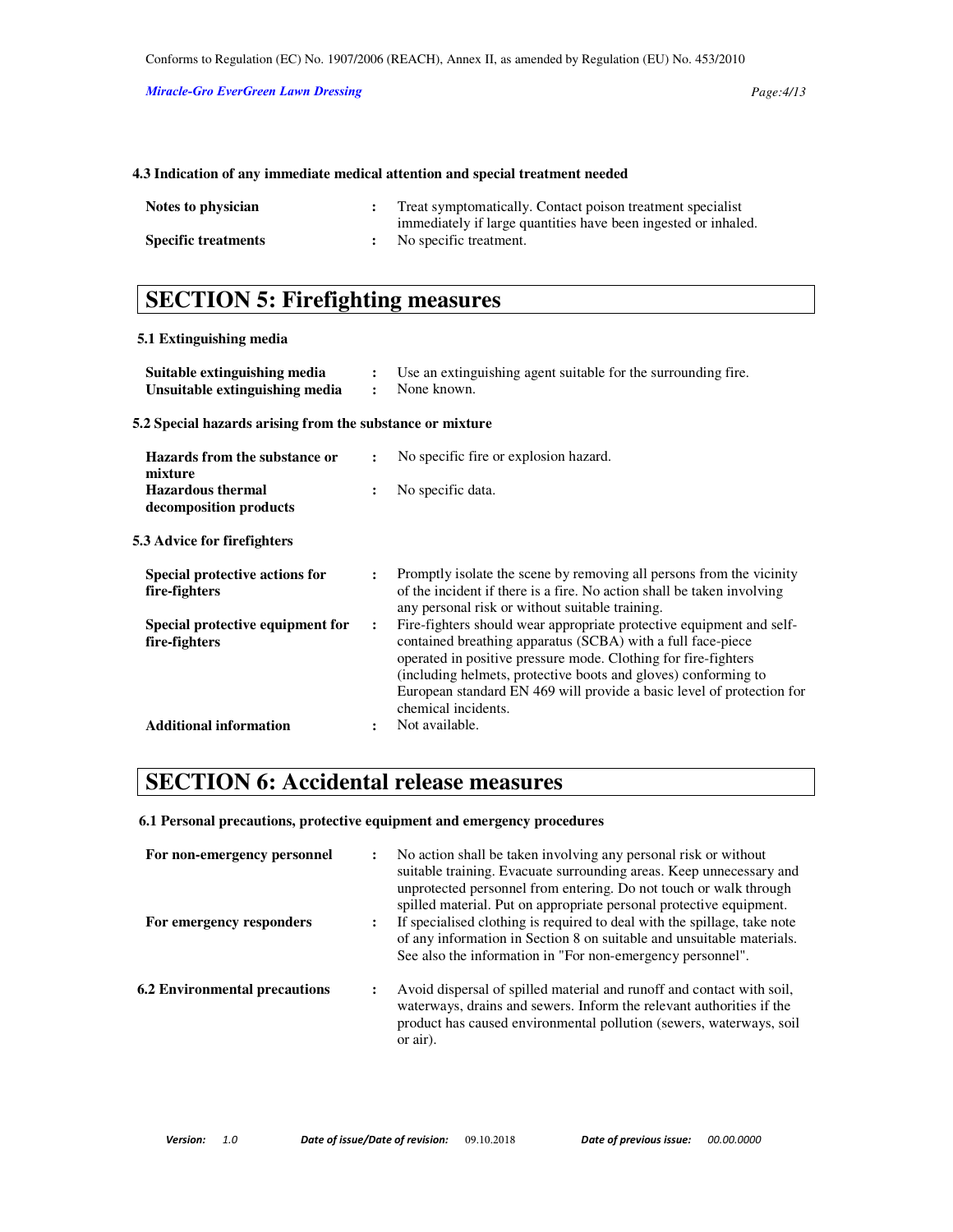#### **6.3 Methods and materials for containment and cleaning up**

| <b>Spill</b>                           | $\ddot{\cdot}$ | Move containers from spill area. Prevent entry into sewers, water<br>courses, basements or confined areas. Vacuum or sweep up material<br>and place in a designated, labeled waste container. Dispose of via a<br>licensed waste disposal contractor. |
|----------------------------------------|----------------|-------------------------------------------------------------------------------------------------------------------------------------------------------------------------------------------------------------------------------------------------------|
| <b>6.4 Reference to other sections</b> |                | See Section 1 for emergency contact information.<br>See Section 8 for information on appropriate personal protective<br>equipment.<br>See Section 13 for additional waste treatment information.                                                      |

# **SECTION 7: Handling and storage**

The information in this section contains generic advice and guidance. The list of Identified Uses in Section 1 should be consulted for any available use-specific information provided in the Exposure Scenario(s).

#### **7.1 Precautions for safe handling**

| <b>Protective measures</b><br>Advice on general occupational<br>hygiene |                | Put on appropriate personal protective equipment (see Section 8).<br>Eating, drinking and smoking should be prohibited in areas where<br>this material is handled, stored and processed. Workers should wash<br>hands and face before eating, drinking and smoking. Remove<br>contaminated clothing and protective equipment before entering<br>eating areas. See also Section 8 for additional information on hygiene<br>measures.                                                                                |
|-------------------------------------------------------------------------|----------------|--------------------------------------------------------------------------------------------------------------------------------------------------------------------------------------------------------------------------------------------------------------------------------------------------------------------------------------------------------------------------------------------------------------------------------------------------------------------------------------------------------------------|
| 7.2 Conditions for safe storage,<br>including any incompatibilities     | $\ddot{\cdot}$ | Store in accordance with local regulations. Store in original<br>container protected from direct sunlight in a dry, cool and well-<br>ventilated area, away from incompatible materials (see Section 10)<br>and food and drink. Keep container tightly closed and sealed until<br>ready for use. Containers that have been opened must be carefully<br>resealed and kept upright to prevent leakage. Do not store in<br>unlabeled containers. Use appropriate containment to avoid<br>environmental contamination. |
| 7.3 Specific end use(s)                                                 |                |                                                                                                                                                                                                                                                                                                                                                                                                                                                                                                                    |
| <b>Recommendations</b><br><b>Industrial sector specific</b>             |                | Not available.<br>Not available.                                                                                                                                                                                                                                                                                                                                                                                                                                                                                   |
| solutions                                                               |                |                                                                                                                                                                                                                                                                                                                                                                                                                                                                                                                    |

# **SECTION 8: Exposure controls/personal protection**

The information in this section contains generic advice and guidance. Information is provided based on typical anticipated uses of the product. Additional measures might be required for bulk handling or other uses that could significantly increase worker or exposure or environmental releases.

### **8.1 Control parameters**

### **Occupational exposure limits**

No exposure limit value known.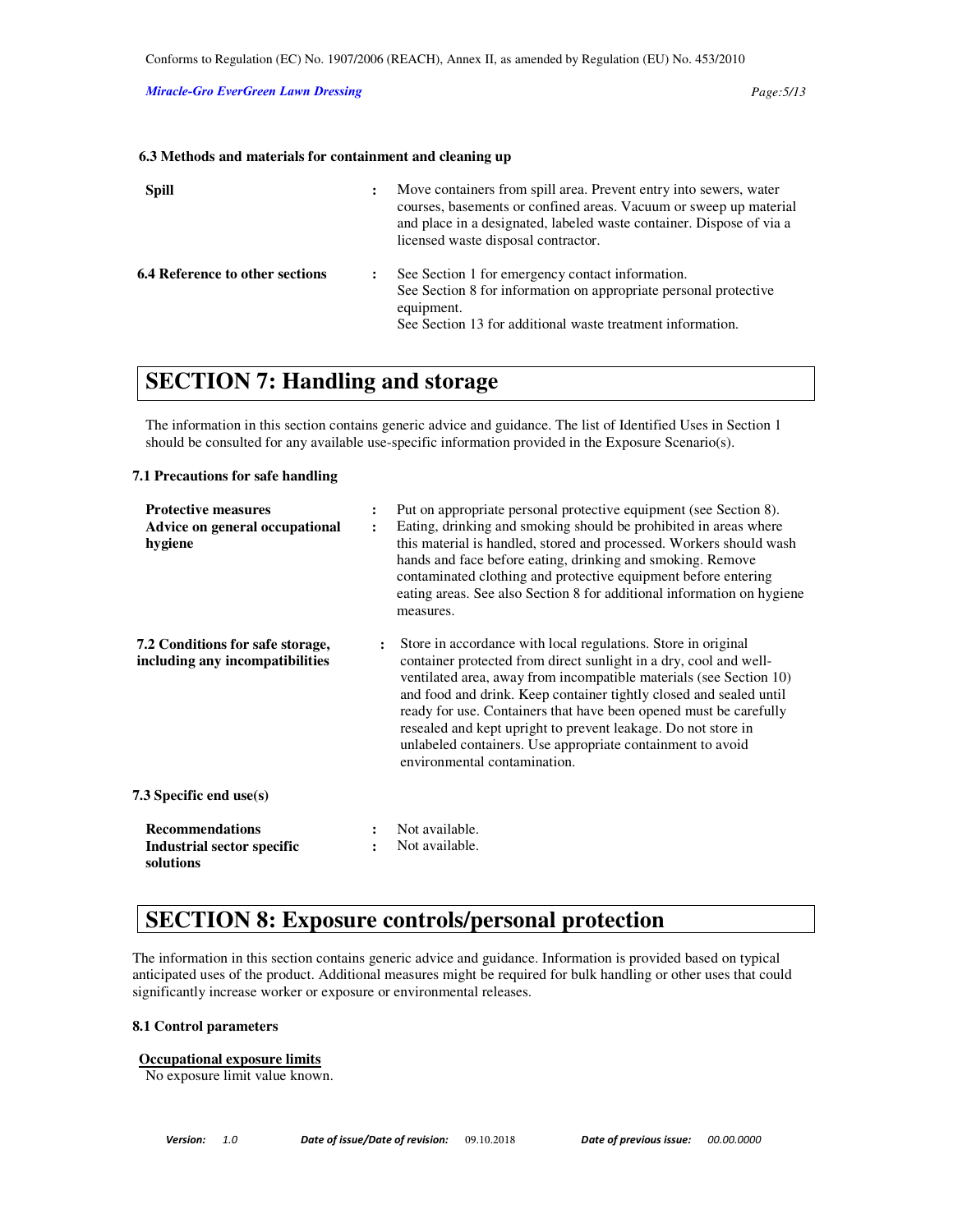## *Miracle-Gro EverGreen Lawn Dressing Page:6/13*

| <b>Recommended monitoring</b><br>procedures           | $\ddot{\cdot}$                   | If this product contains ingredients with exposure limits, personal,<br>workplace atmosphere or biological monitoring may be required to<br>determine the effectiveness of the ventilation or other control<br>measures and/or the necessity to use respiratory protective<br>equipment. Reference should be made to monitoring standards, such<br>as the following: European Standard EN 689 (Workplace<br>atmospheres - Guidance for the assessment of exposure by<br>inhalation to chemical agents for comparison with limit values and<br>measurement strategy) European Standard EN 14042 (Workplace<br>atmospheres - Guide for the application and use of procedures for<br>the assessment of exposure to chemical and biological agents)<br>European Standard EN 482 (Workplace atmospheres - General<br>requirements for the performance of procedures for the<br>measurement of chemical agents) Reference to national guidance<br>documents for methods for the determination of hazardous<br>substances will also be required. |
|-------------------------------------------------------|----------------------------------|-------------------------------------------------------------------------------------------------------------------------------------------------------------------------------------------------------------------------------------------------------------------------------------------------------------------------------------------------------------------------------------------------------------------------------------------------------------------------------------------------------------------------------------------------------------------------------------------------------------------------------------------------------------------------------------------------------------------------------------------------------------------------------------------------------------------------------------------------------------------------------------------------------------------------------------------------------------------------------------------------------------------------------------------|
| <b>DNEL/DMEL Summary</b><br><b>PNEC Summary</b>       | $\ddot{\cdot}$<br>$\ddot{\cdot}$ | Not available.<br>Not available.                                                                                                                                                                                                                                                                                                                                                                                                                                                                                                                                                                                                                                                                                                                                                                                                                                                                                                                                                                                                          |
| 8.2 Exposure controls                                 |                                  |                                                                                                                                                                                                                                                                                                                                                                                                                                                                                                                                                                                                                                                                                                                                                                                                                                                                                                                                                                                                                                           |
| Appropriate engineering controls                      | $\ddot{\cdot}$                   | Good general ventilation should be sufficient to control worker<br>exposure to airborne contaminants.                                                                                                                                                                                                                                                                                                                                                                                                                                                                                                                                                                                                                                                                                                                                                                                                                                                                                                                                     |
| <b>Individual protection measures</b>                 |                                  |                                                                                                                                                                                                                                                                                                                                                                                                                                                                                                                                                                                                                                                                                                                                                                                                                                                                                                                                                                                                                                           |
| <b>Hygiene</b> measures<br><b>Eye/face protection</b> | $\ddot{\cdot}$<br>$\ddot{\cdot}$ | Wash hands, forearms and face thoroughly after handling chemical<br>products, before eating, smoking and using the lavatory and at the<br>end of the working period. Appropriate techniques should be used to<br>remove potentially contaminated clothing. Wash contaminated<br>clothing before reusing. Ensure that eyewash stations and safety<br>showers are close to the workstation location.<br>Safety eyewear complying with an approved standard should be<br>used when a risk assessment indicates this is necessary to avoid<br>exposure to liquid splashes, mists, gases or dusts. If contact is<br>possible, the following protection should be worn, unless the<br>assessment indicates a higher degree of protection: safety glasses<br>with side-shields.                                                                                                                                                                                                                                                                  |
| <b>Skin protection</b>                                |                                  |                                                                                                                                                                                                                                                                                                                                                                                                                                                                                                                                                                                                                                                                                                                                                                                                                                                                                                                                                                                                                                           |
| <b>Hand protection</b>                                | :                                | Chemical-resistant, impervious gloves complying with an approved<br>standard should be worn at all times when handling chemical                                                                                                                                                                                                                                                                                                                                                                                                                                                                                                                                                                                                                                                                                                                                                                                                                                                                                                           |
| <b>Body protection</b>                                | :                                | products if a risk assessment indicates this is necessary.<br>Personal protective equipment for the body should be selected based<br>on the task being performed and the risks involved and should be<br>approved by a specialist before handling this product.                                                                                                                                                                                                                                                                                                                                                                                                                                                                                                                                                                                                                                                                                                                                                                           |
| Other skin protection                                 | $\ddot{\cdot}$                   | Appropriate footwear and any additional skin protection measures<br>should be selected based on the task being performed and the risks<br>involved and should be approved by a specialist before handling this<br>product.                                                                                                                                                                                                                                                                                                                                                                                                                                                                                                                                                                                                                                                                                                                                                                                                                |
| <b>Respiratory protection</b>                         | $\ddot{\cdot}$                   | Use a properly fitted, particulate filter respirator complying with an<br>approved standard if a risk assessment indicates this is necessary.<br>Respirator selection must be based on known or anticipated<br>exposure levels, the hazards of the product and the safe working<br>limits of the selected respirator.                                                                                                                                                                                                                                                                                                                                                                                                                                                                                                                                                                                                                                                                                                                     |
| <b>Environmental exposure controls</b>                | :                                | Emissions from ventilation or work process equipment should be<br>checked to ensure they comply with the requirements of                                                                                                                                                                                                                                                                                                                                                                                                                                                                                                                                                                                                                                                                                                                                                                                                                                                                                                                  |
| Date of issue/Date of revision:<br>Version:<br>1.0    |                                  | Date of previous issue:<br>09.10.2018<br>00.00.0000                                                                                                                                                                                                                                                                                                                                                                                                                                                                                                                                                                                                                                                                                                                                                                                                                                                                                                                                                                                       |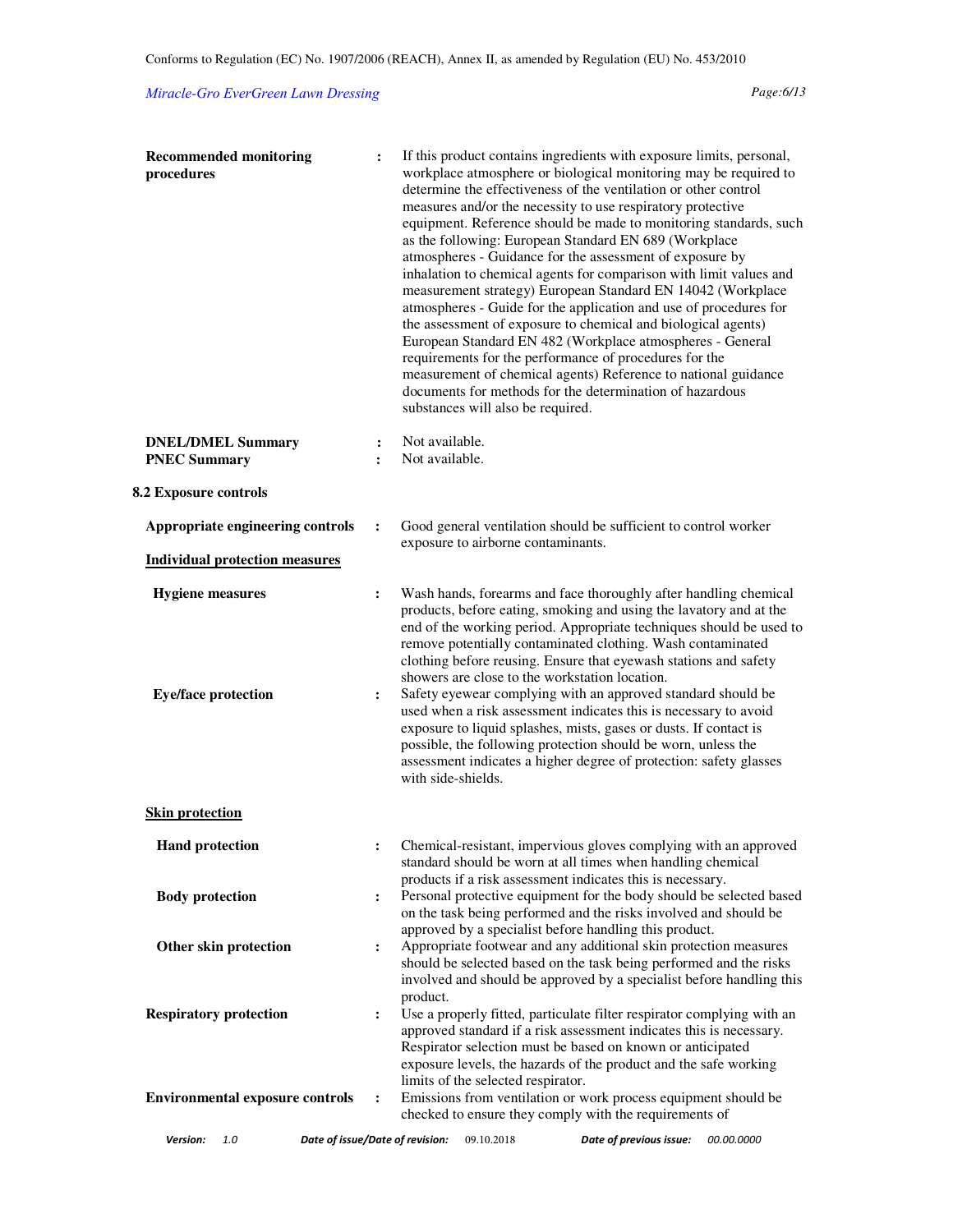*Miracle-Gro EverGreen Lawn Dressing Page:7/13* 

environmental protection legislation. In some cases, fume scrubbers, filters or engineering modifications to the process equipment will be necessary to reduce emissions to acceptable levels.

# **SECTION 9: Physical and chemical properties**

## **9.1 Information on basic physical and chemical properties**

| <b>Appearance</b> |
|-------------------|
|-------------------|

| <b>Physical state</b>                      | $\ddot{\cdot}$ | Fibrous solid [solid]            |
|--------------------------------------------|----------------|----------------------------------|
| Color                                      |                | Brown.                           |
| Odor                                       | $\ddot{\cdot}$ | Earthy odor                      |
| <b>Odor threshold</b>                      |                | Not available.                   |
| pН                                         |                | 5.8                              |
| Melting point/freezing point               | $\ddot{\cdot}$ | Not applicable.                  |
| Initial boiling point and boiling<br>range | $\ddot{\cdot}$ | Not applicable.                  |
| Flash point                                |                | Not available.                   |
| <b>Evaporation rate</b>                    |                | Not applicable.                  |
| Flammability (solid, gas)                  |                | Not available.                   |
| <b>Upper/lower flammability or</b>         |                | <b>Lower:</b> Not available.     |
| explosive limits                           |                | <b>Upper:</b> Not available.     |
| Vapor pressure                             | ፡              | Not applicable.                  |
| <b>Vapor density</b>                       |                | Not applicable.                  |
| <b>Relative density</b>                    | $\ddot{\cdot}$ | 340 kg/m3                        |
| Solubility(ies)                            | $\ddot{\cdot}$ | Not applicable.                  |
| <b>Partition coefficient: n-</b>           |                | Not available.                   |
| octanol/water                              |                |                                  |
| <b>Auto-ignition temperature</b>           | $\ddot{\cdot}$ | Not available.                   |
| <b>Decomposition temperature</b>           | $\ddot{\cdot}$ | Not <i>available</i> .           |
| <b>Viscosity</b>                           | $\ddot{\cdot}$ | <b>Dynamic:</b> Not available.   |
|                                            |                | <b>Kinematic:</b> Not available. |
| <b>Explosive properties</b>                | $\ddot{\cdot}$ | Not available.                   |
| <b>Oxidizing properties</b>                |                | Not applicable.                  |
|                                            |                |                                  |

## **9.2 Other information**

No additional information.

# **SECTION 10: Stability and reactivity**

| <b>10.1 Reactivity</b>                             | ፡                    | No specific test data related to reactivity available for this product or<br>its ingredients. |
|----------------------------------------------------|----------------------|-----------------------------------------------------------------------------------------------|
| 10.2 Chemical stability                            | ÷                    | The product is stable.                                                                        |
| 10.3 Possibility of hazardous<br>reactions         | $\ddot{\phantom{a}}$ | Under normal conditions of storage and use, hazardous reactions<br>will not occur.            |
| 10.4 Conditions to avoid                           | ፡                    | No specific data.                                                                             |
| 10.5 Incompatible materials                        | $\ddot{\phantom{a}}$ | No specific data.                                                                             |
| 10.6 Hazardous decomposition                       | $\ddot{\phantom{a}}$ | Under normal conditions of storage and use, hazardous                                         |
| Date of issue/Date of revision:<br>Version:<br>1.0 |                      | Date of previous issue:<br>09.10.2018<br><i>00.00.0000</i>                                    |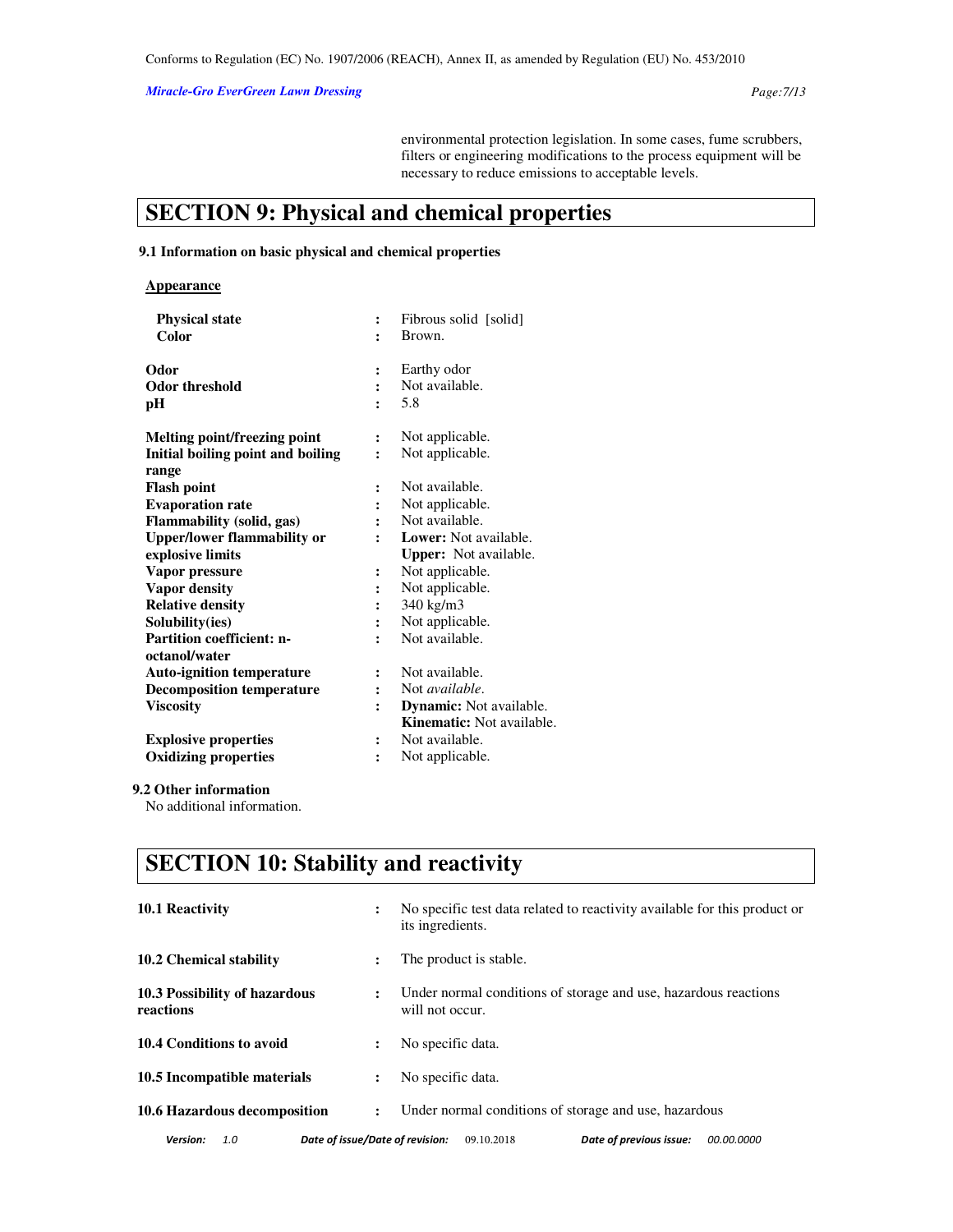## *Miracle-Gro EverGreen Lawn Dressing Page:8/13*

**products** decomposition products should not be produced.

| 11.1 Information on toxicological effects                             |                      |                 |  |  |
|-----------------------------------------------------------------------|----------------------|-----------------|--|--|
| <b>Acute toxicity</b>                                                 |                      |                 |  |  |
| <b>Conclusion/Summary</b>                                             | $\ddot{\cdot}$       | Not applicable. |  |  |
| <b>Acute toxicity estimates</b>                                       |                      |                 |  |  |
| Not available.                                                        |                      |                 |  |  |
| <b>Irritation/Corrosion</b>                                           |                      |                 |  |  |
| <b>Conclusion/Summary</b>                                             |                      |                 |  |  |
| Skin                                                                  | $\ddot{\cdot}$       | Not applicable. |  |  |
| <b>Eyes</b>                                                           | $\ddot{\cdot}$       | Not applicable. |  |  |
| <b>Respiratory</b>                                                    | $\ddot{\cdot}$       | Not available.  |  |  |
| <b>Sensitization</b>                                                  |                      |                 |  |  |
| <b>Conclusion/Summary</b>                                             |                      |                 |  |  |
| Skin                                                                  | $\ddot{\cdot}$       | Not available.  |  |  |
| <b>Respiratory</b>                                                    | $\ddot{\phantom{a}}$ | Not available.  |  |  |
| <b>Mutagenicity</b>                                                   |                      |                 |  |  |
| <b>Conclusion/Summary</b>                                             | $\ddot{\cdot}$       | Not applicable. |  |  |
| Carcinogenicity                                                       |                      |                 |  |  |
| <b>Conclusion/Summary</b>                                             | $\ddot{\cdot}$       | Not applicable. |  |  |
| <b>Reproductive toxicity</b>                                          |                      |                 |  |  |
| <b>Conclusion/Summary</b>                                             | $\ddot{\cdot}$       | Not applicable. |  |  |
| <b>Teratogenicity</b>                                                 |                      |                 |  |  |
| <b>Conclusion/Summary</b>                                             | :                    | Not applicable. |  |  |
| Specific target organ toxicity (single exposure)<br>Not applicable.   |                      |                 |  |  |
| Specific target organ toxicity (repeated exposure)<br>Not applicable. |                      |                 |  |  |
| <b>Aspiration hazard</b><br>Not available.                            |                      |                 |  |  |
| <b>Information on the likely routes :</b><br>of exposure              |                      | Not available.  |  |  |
| <b>Potential acute health effects</b>                                 |                      |                 |  |  |

**SECTION 11: Toxicological information**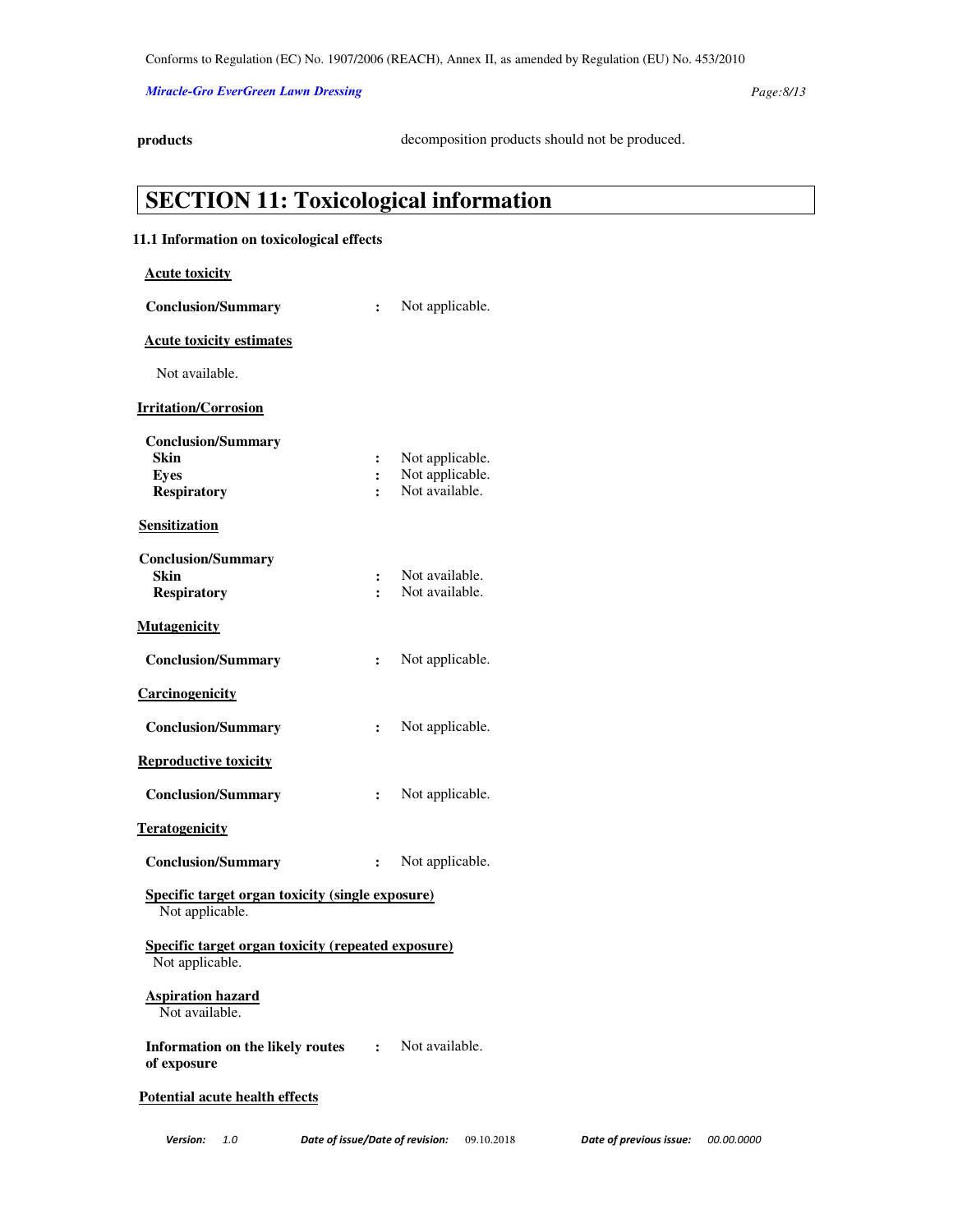## *Miracle-Gro EverGreen Lawn Dressing Page:9/13*

| <b>Eye contact</b>                      | $\ddot{\cdot}$       | No known significant effects or critical hazards.                                        |
|-----------------------------------------|----------------------|------------------------------------------------------------------------------------------|
| <b>Inhalation</b>                       |                      | No known significant effects or critical hazards.                                        |
| <b>Skin contact</b>                     | $\ddot{\cdot}$       | No known significant effects or critical hazards.                                        |
| <b>Ingestion</b>                        | $\ddot{\cdot}$       | No known significant effects or critical hazards.                                        |
|                                         |                      | Symptoms related to the physical, chemical and toxicological characteristics             |
| <b>Eye contact</b>                      | $\ddot{\cdot}$       | No specific data.                                                                        |
| <b>Inhalation</b>                       | $\ddot{\cdot}$       | No specific data.                                                                        |
| <b>Skin contact</b>                     | $\ddot{\cdot}$       | No specific data.                                                                        |
| <b>Ingestion</b>                        | $\ddot{\cdot}$       | No specific data.                                                                        |
|                                         |                      | Delayed and immediate effects and also chronic effects from short and long term exposure |
| <b>Short term exposure</b>              |                      |                                                                                          |
| <b>Potential immediate effects</b>      | $\ddot{\cdot}$       | Not available.                                                                           |
| <b>Potential delayed effects</b>        | $\ddot{\cdot}$       | Not available.                                                                           |
| Long term exposure                      |                      |                                                                                          |
| <b>Potential immediate effects</b>      | :                    | Not available.                                                                           |
| <b>Potential delayed effects</b>        | $\ddot{\cdot}$       | Not available.                                                                           |
| <b>Potential chronic health effects</b> |                      |                                                                                          |
| <b>Conclusion/Summary</b>               | $\ddot{\cdot}$       | Not available.                                                                           |
| General                                 | :                    | No known significant effects or critical hazards.                                        |
| Carcinogenicity                         | $\ddot{\phantom{a}}$ | No known significant effects or critical hazards.                                        |
| <b>Mutagenicity</b>                     |                      | No known significant effects or critical hazards.                                        |
| <b>Teratogenicity</b>                   | $\ddot{\cdot}$       | No known significant effects or critical hazards.                                        |
| <b>Developmental effects</b>            | $\ddot{\cdot}$       | No known significant effects or critical hazards.                                        |
| <b>Fertility effects</b>                | $\ddot{\cdot}$       | No known significant effects or critical hazards.                                        |

# **SECTION 12: Ecological information**

**12.1 Toxicity** 

| <b>Conclusion/Summary</b>                 | Not available.<br>$\ddot{\cdot}$              |                         |            |
|-------------------------------------------|-----------------------------------------------|-------------------------|------------|
| 12.2 Persistence and degradability        |                                               |                         |            |
| <b>Conclusion/Summary</b>                 | Not available.<br>$\ddot{\cdot}$              |                         |            |
| 12.3 Bioaccumulative potential            | Not available.<br>$\mathcal{L}$               |                         |            |
| 12.4 Mobility in soil                     |                                               |                         |            |
| Soil/water partition coefficient<br>(KOC) | Not available.<br>$\ddot{\phantom{a}}$        |                         |            |
| <b>Mobility</b>                           | Not available.<br>$\ddot{\phantom{a}}$        |                         |            |
| 12.5 Results of PBT and vPvB assessment   |                                               |                         |            |
| <b>PBT</b>                                | P: Not available.<br>$\ddot{\cdot}$           |                         |            |
| Version:<br>1.0                           | Date of issue/Date of revision:<br>09.10.2018 | Date of previous issue: | 00.00.0000 |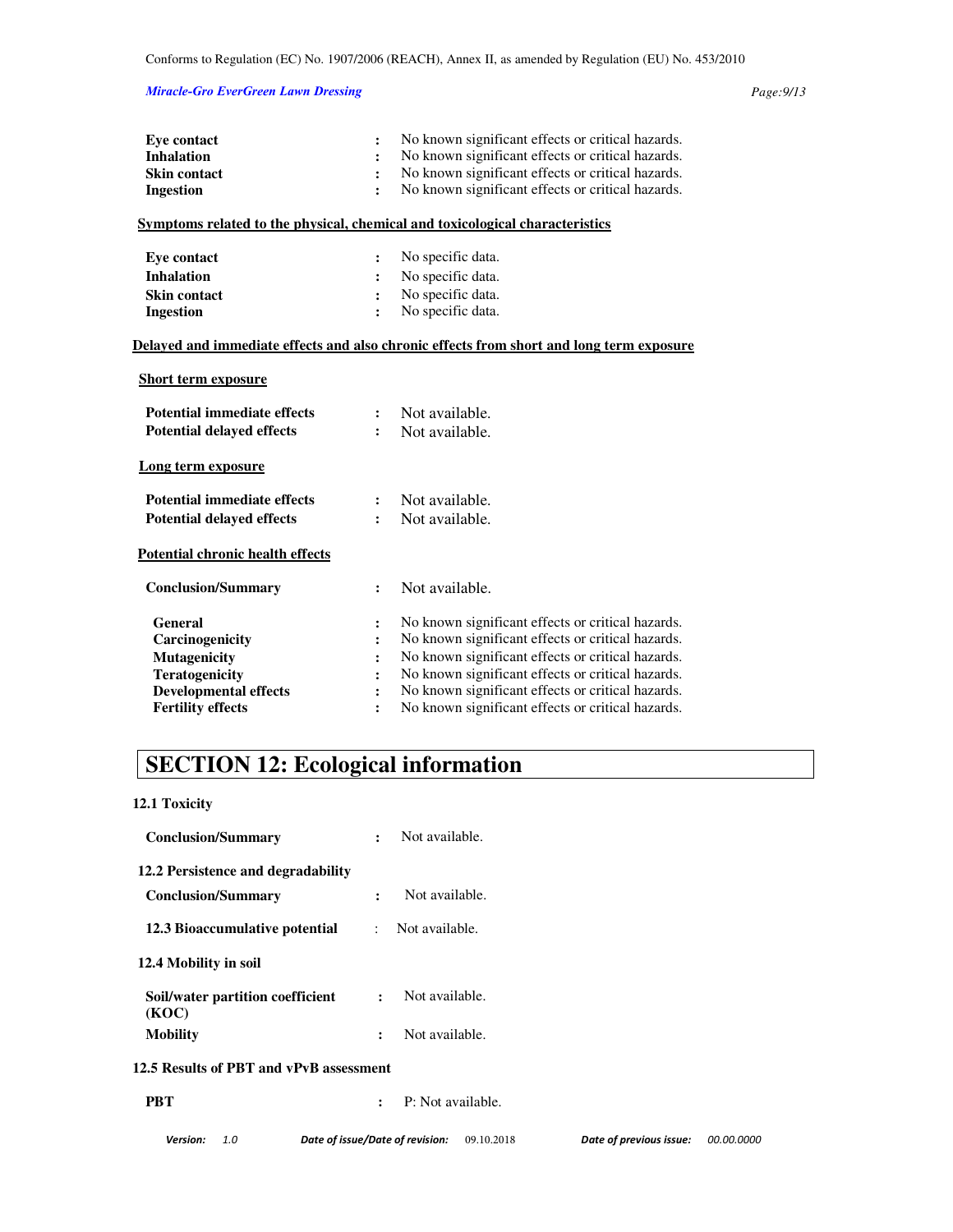## *Miracle-Gro EverGreen Lawn Dressing Page:10/13*

| 12.6 Other adverse effects | $\ddot{\phantom{a}}$ | No known significant effects or critical hazards. |
|----------------------------|----------------------|---------------------------------------------------|
| vPvB                       |                      | vP: Not available.<br>vB: Not available.          |
|                            |                      | B: Not available.<br>T: Not available.            |

# **SECTION 13: Disposal considerations**

The information in this section contains generic advice and guidance. The list of Identified Uses in Section 1 should be consulted for any available use-specific information provided in the Exposure Scenario(s).

## **13.1 Waste treatment methods**

# **Product**

| <b>Methods of disposal</b> |                      | Disposal of this product, solutions and any by-products should at all<br>times comply with the requirements of environmental protection and<br>waste disposal legislation and any regional local authority<br>requirements. Dispose of surplus and non-recyclable products via a<br>licensed waste disposal contractor. Do not contaminate water with<br>the product or its container. |
|----------------------------|----------------------|----------------------------------------------------------------------------------------------------------------------------------------------------------------------------------------------------------------------------------------------------------------------------------------------------------------------------------------------------------------------------------------|
| Hazardous waste            | $\ddot{\phantom{a}}$ | Within the present knowledge of the supplier, this product is not<br>regarded as hazardous waste, as defined by EU Directive<br>91/689/EEC.                                                                                                                                                                                                                                            |
| Packaging                  |                      |                                                                                                                                                                                                                                                                                                                                                                                        |
| <b>Methods of disposal</b> | $\ddot{\cdot}$       | Waste packaging should be recycled. Incineration or landfill should<br>only be considered when recycling is not feasible.                                                                                                                                                                                                                                                              |
| <b>Special precautions</b> | $\ddot{\cdot}$       | This material and its container must be disposed of in a safe way.<br>Empty containers or liners may retain some product residues. Avoid<br>dispersal of spilled material and runoff and contact with soil,<br>waterways, drains and sewers.                                                                                                                                           |

# **SECTION 14: Transport information**

|                      | <b>ADR/RID</b>           | <b>ADN</b>        | <b>IMDG</b>              | <b>JATA</b>       |
|----------------------|--------------------------|-------------------|--------------------------|-------------------|
|                      |                          |                   |                          |                   |
|                      |                          |                   |                          |                   |
| 14.1 UN number       | $\overline{\phantom{a}}$ |                   | $\overline{\phantom{a}}$ |                   |
|                      |                          |                   |                          |                   |
| 14.2 UN proper       | Not classified as        | Not classified as | Not classified as        | Not classified as |
| shipping name        | dangerous.               | dangerous.        | dangerous.               | dangerous.        |
| 14.3 Transport       |                          |                   |                          |                   |
| hazard class(es)     | Not applicable.          | Not applicable.   | Not applicable.          | Not applicable.   |
| 14.4 Packing         | -                        | ۰                 |                          |                   |
| group                |                          |                   |                          |                   |
| 14.5.                | No.                      | No.               | No.                      | No.               |
| <b>Environmental</b> |                          |                   |                          |                   |
| hazards              |                          |                   |                          |                   |
| <b>Additional</b>    | Tunnel code: -           |                   | <b>Marine pollutant:</b> |                   |
| information          |                          |                   | No.                      |                   |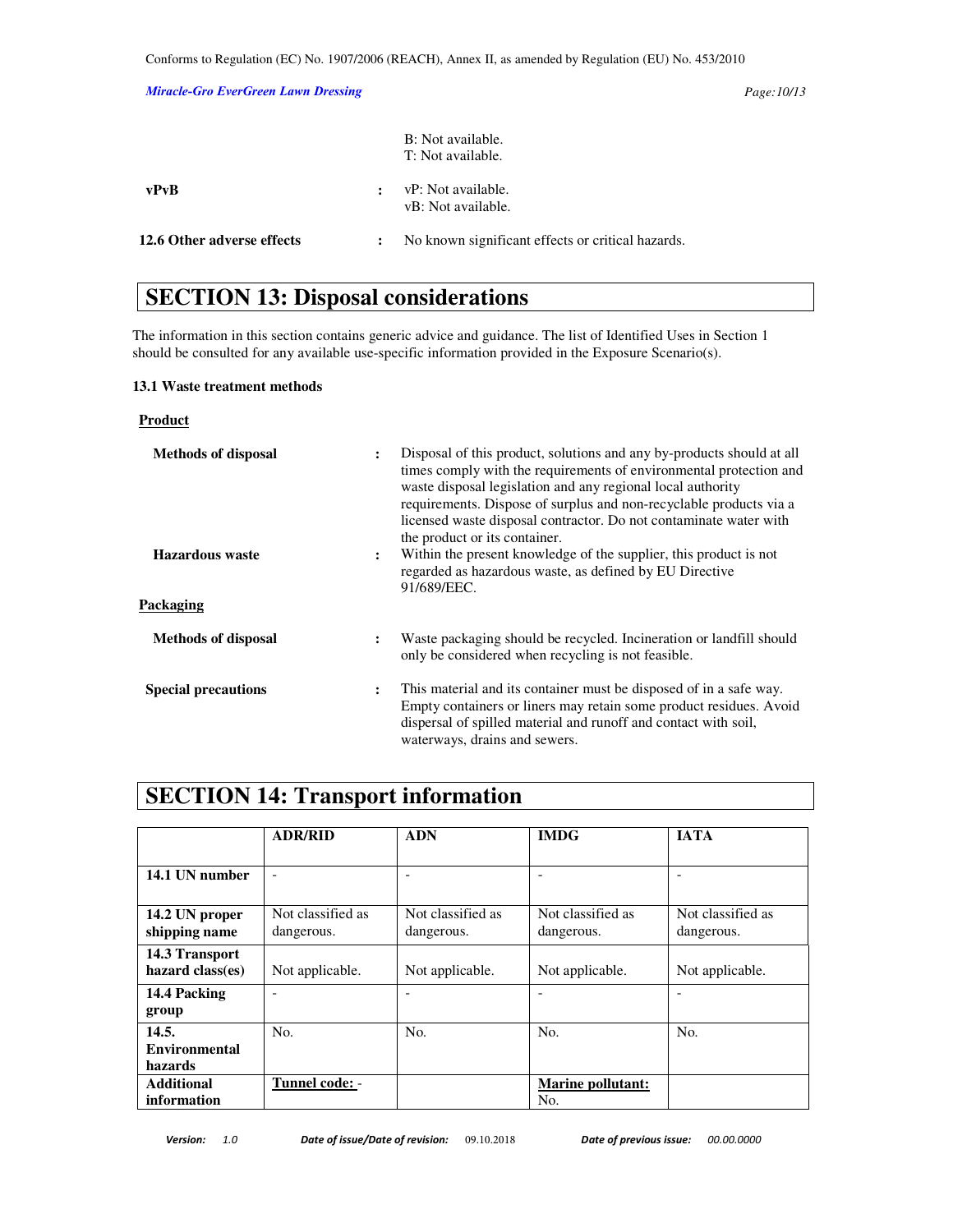#### *Miracle-Gro EverGreen Lawn Dressing Page:11/13*

**14.6 Special precautions for user :** Transport within user's premises: always transport in closed containers that are upright and secure. Ensure that persons transporting the product know what to do in the event of an accident or spillage.

### **14.7 Transport in bulk according to Annex II of MARPOL 73/78 and the IBC Code**

Not available.

# **SECTION 15: Regulatory information**

**15.1 Safety, health and environmental regulations/legislation specific for the substance or mixture** 

 **EU Regulation (EC) No. 1907/2006 (REACH) Annex XIV - List of substances subject to authorization Annex XIV:** None of the components are listed.

 **Substances of very high concern:** None of the components are listed.

### **Other EU regulations**

| <b>Europe inventory</b>         |              | At least one component is not listed. |
|---------------------------------|--------------|---------------------------------------|
| Integrated pollution prevention | $\bullet$    | Not listed                            |
| and control list (IPPC) - Air   |              |                                       |
| Integrated pollution prevention | $\mathbf{r}$ | Not listed                            |
| and control list (IPPC) - Water |              |                                       |
|                                 |              |                                       |
| <b>Aerosol dispensers</b>       |              | Not applicable.                       |

**Seveso II Directive** This product is not controlled under the Seveso II Directive.

#### **National regulations**

#### **International regulations**

**Montreal Protocol (Annexes A, B, C, E)**  None of the components are listed.

**Stockholm Convention on Persistent Organic Pollutants** 

**Annex A - Elimination - Production**

None of the components are listed.

**Annex A - Elimination - Use** None of the components are listed.

**Annex B - Restriction - Production**

None of the components are listed.

**Annex B - Restriction - Use** None of the components are listed.

## **Annex C - Unintentional - Production**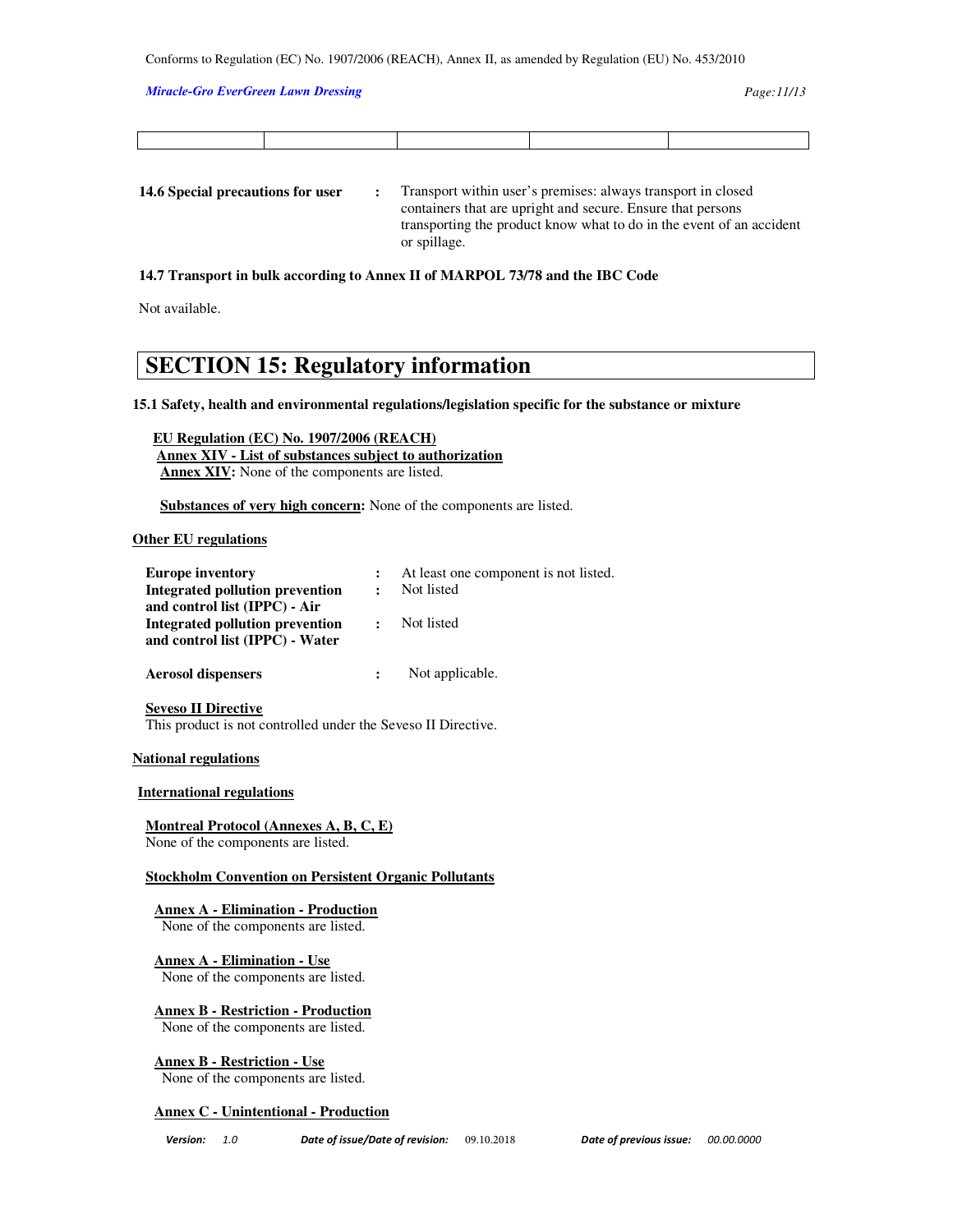### *Miracle-Gro EverGreen Lawn Dressing Page:12/13*

None of the components are listed.

### **Rotterdam Convention on Prior Inform Consent (PIC)**

## **UNECE Aarhus Protocol on POPs and Heavy Metals**

**Heavy metals - Annex 1** None of the components are listed.

### **POPs - Annex 1 - Production** None of the components are listed.

**POPs - Annex 1 - Use** None of the components are listed.

**POPs - Annex 2** None of the components are listed.

**POPs - Annex 3** None of the components are listed.

## **International lists**

| <b>National inventory</b><br><b>United States</b> |                      | At least one component is not listed.                                                         |
|---------------------------------------------------|----------------------|-----------------------------------------------------------------------------------------------|
| <b>15.2 Chemical Safety Assessment</b>            | $\ddot{\phantom{a}}$ | This product contains substances for which Chemical Safety<br>Assessments are still required. |

# **SECTION 16: Other information**

| Abbreviations and acronyms | $ADN = European Provisions concerning the International Carriage$<br>of Dangerous Goods by Inland Waterway<br>$ADR = The European Agreement concerning the International$<br>Carriage of Dangerous Goods by Road<br>$ATE = Acute Toxicity Estimate$<br>$CLP = Classification$ , Labelling and Packaging Regulation<br>[Regulation (EC) No. 1272/2008]<br>DMEL = Derived Minimal Effect Level<br>$DNEL = Derived No Effect Level$<br>EUH statement = CLP-specific Hazard statement<br>IATA = International Air Transport Association<br><b>IMDG</b> = International Maritime Dangerous Goods<br>$PBT =$ Persistent, Bioaccumulative and Toxic<br>$PNEC = Predicted No Effect Concentration$ |
|----------------------------|--------------------------------------------------------------------------------------------------------------------------------------------------------------------------------------------------------------------------------------------------------------------------------------------------------------------------------------------------------------------------------------------------------------------------------------------------------------------------------------------------------------------------------------------------------------------------------------------------------------------------------------------------------------------------------------------|
|                            | $RRN = REACH$ Registration Number<br>$vPvB = V$ ery Persistent and Very Bioaccumulative                                                                                                                                                                                                                                                                                                                                                                                                                                                                                                                                                                                                    |

### **Procedure used to derive the classification according to Regulation (EC) No. 1272/2008 [CLP/GHS]**

| $\cdot$ $\alpha$<br>m<br>lassification      | <b>Justification</b> |
|---------------------------------------------|----------------------|
| $\cdot$ $\sim$<br>$Not \,$<br>t classified. | Calculation method.  |

**Full text of abbreviated H statements :** Not applicable.